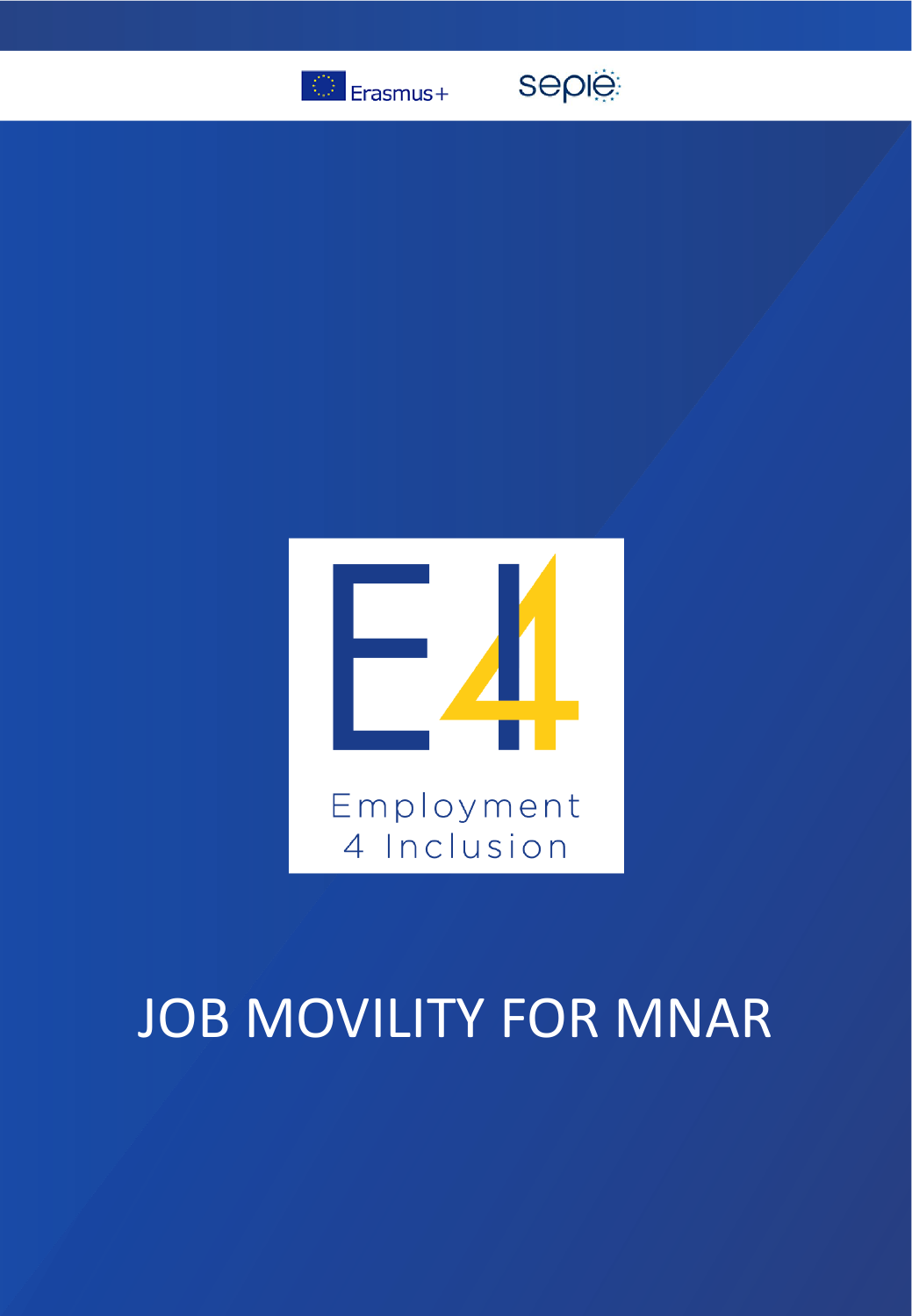## Title: **INITIATIVES TO WELCOME AND ACCOMMODATE MIGRANTS BY TOWNS AND VILAGES** Type of resource: Good practice Country: France Language: English

## **Short Description**

In order to meet professional needs, revitalize certain neighborhoods and accommodate more people and school children, and to offer conditions worthy of accommodation, towns and villages in France, in close connection with State and local authorities, have engaged in the mobilization of resources. With these initiatives, internal mobility in France is thus encouraged.

On a practical level, towns and villages can offer:

- Job offers or takeover of shops (bakeries, crafts, food shops, etc.),
- Low-rent rental apartments,
- Places at school and creche,
- Accompanying associations.
- Easier access to communal social services.

These initiatives help to relieve congestion in sensitive neighborhoods where migrants, refugees and asylum seekers are over-represented and where their families are not always safe. These projects also aim to satisfy unfilled job opportunities in the regions and provinces in France.

Several associations helping migrants, such as France Terre d'Asile, Emmaus France and the Salvation Army, as well as an association of residents Living at 93 Chapelle was also present to support this kind of initiatives.

Webpage: [https://www.paris.fr/pages/accueil-et-hebergement-des-refugies-](https://www.paris.fr/pages/accueil-et-hebergement-des-refugies-4279)4279